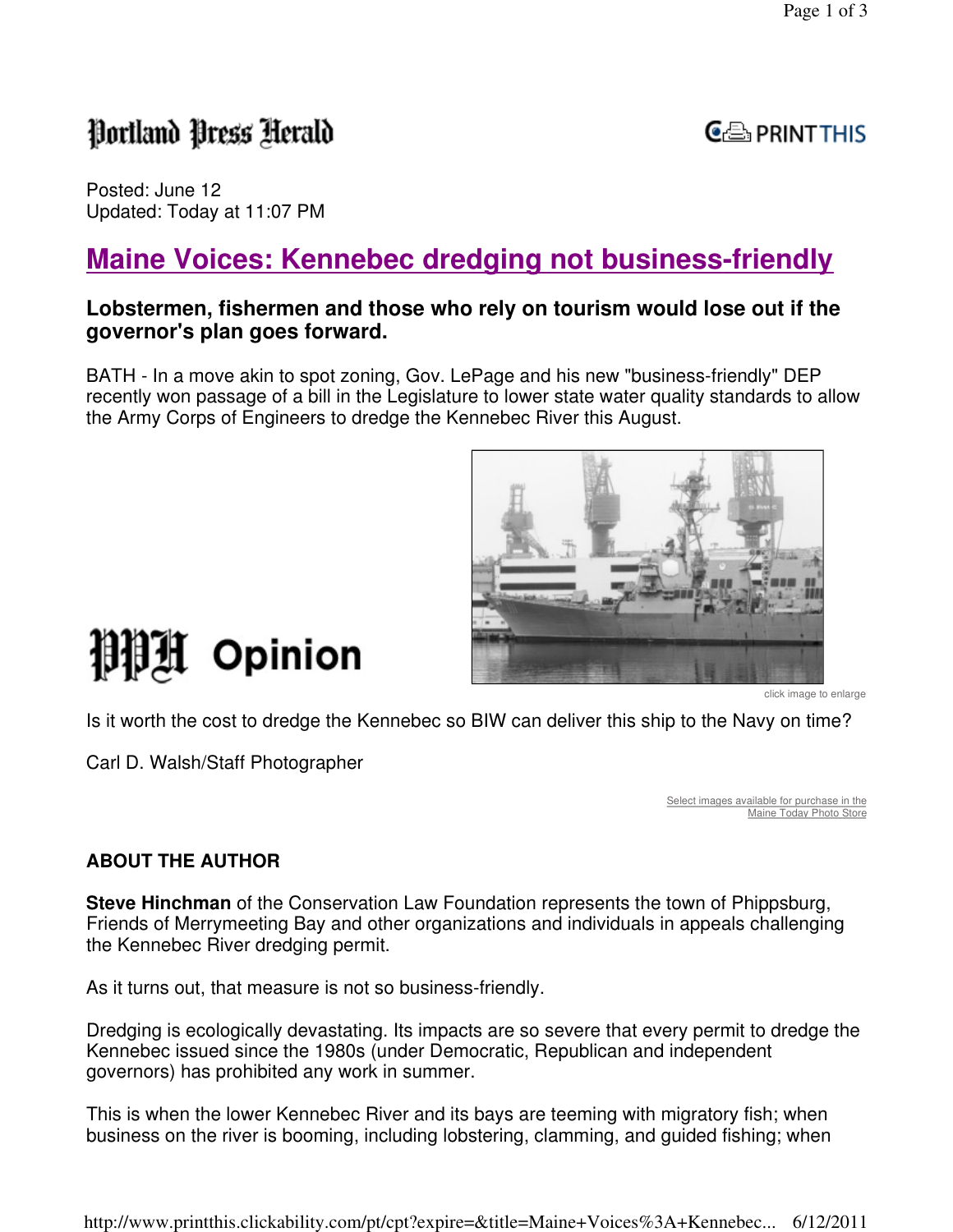endangered fish are in the river; and when the Popham Beach State Park and local restaurants, inns and campgrounds are packed with vacationers.

This year DEP reversed course, authorizing the Corps not only to dredge the channel in August, but also to overdredge 35 acres of river bottom by an extra 5 feet.

To protect their livelihoods, a diverse coalition of loberstermen, shellfish harvesters, fishing guides, hotel owners, two land trusts, the town of Phippsburg and others have appealed the dredging permit. The appeal asks the Board of Environmental Protection to scale back the dredging.

#### **NOT AN EMERGENCY**

The premise for the August dredge is that it's an "emergency." The Corps says it must dredge this summer so that Bath Iron Works can deliver the newly built USS Spruance to the Navy by September. The Corps, however, has an open permit to dredge the Kennebec in winter and could have done the work last year.

Like most small towns, Phippsburg is a tight community. Fishermen and other business owners are more than willing to do what it takes to get the Spruance safely out to sea and to ensure the viability of BIW (where many of their neighbors work). But that can be done with minimal dredging, in just a couple of shallow spots. There is no need for full-scale dredging, let alone overdredging by 5 feet, this summer.

As written, the DEP permit would allow the Corps to dredge and dump 50,000 cubic yards of spoils in-river at the Kennebec Narrows and 20,000 cubic yards near-shore at Jackknife Ledge. The ledge is prime lobster habitat and is the historic fishing grounds for the Small Point lobstermen.

Dumping 20,000 cubic yards of dredge spoils at the height of the season will wipe out the lobsters and the lobstermen alike. Yet the DEP permit does not even mention the word "lobster," let alone look for solutions to minimize impacts to this fishery. The same is true for striper fishing.

For shellfish harvesters, the concern is that silt in the dredge spoils will drift downstream, settling out on clam flats as it has in past winter dredging events. That will block air holes, making it difficult to dig and cutting harvests in half. Of greater concern, it may raise bacteria levels and close the clam flats. Worse yet, too much silt could kill off the clam spat (juveniles), which are vulnerable to changes in temperature and depth. Loss of a shellfish year class will have long-term economic effects on the town.

Even the Corps admits that August dredging is bad. So, why do full-scale dredging in August? The agency says it's cheaper to dredge once, now. But it was the Corps' bureaucratic mistakes that prevented timely dredging in the first place. Now, to spare the agency's budget, they are asking the people who live and work on the water in Phippsburg to risk their livelihoods.

If DEP was truly friendly to all Maine businesses, it should have required the Corps to take steps to minimize impacts, even if it costs more. There is no need to sacrifice Maine jobs to save what is pocket change for this very large federal agency.